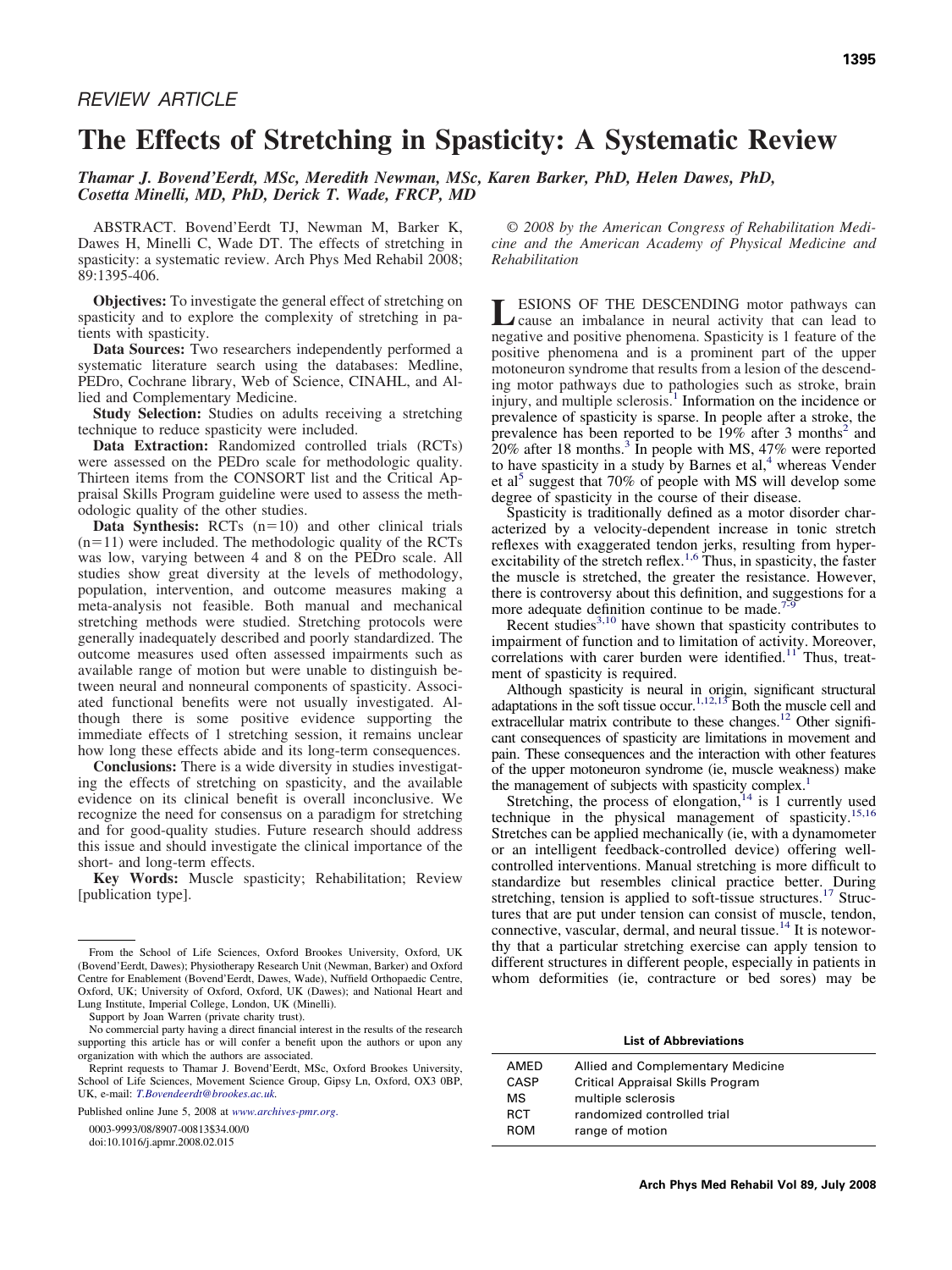present. Stretching may change the muscle's viscoelastic, structural, and excitability properties.<sup>[13,15](#page-9-0)</sup> However, many neural and nonneural responses to stretch, especially in spasticity, remain unclear. The aims of stretching in spasticity may be to normalize muscle tone, to maintain or increase soft-tissue extensibility, to reduce pain and to improve function. $1,16,18$ Stretching programs for people with spasticity are usually used as a daily or weekly regimen over the long-term placing large demands on resources.

Stretching as a treatment can vary in a large number of ways. The intensity of the stretch is the amount of tension that is applied to the structure(s), which not only can be different in force level but can also be kept either constant or can be varied. The velocity of the stretch is the speed at which the elongation is occurring. Repetitions are the number of replications of the stretch within 1 session. In the stretching literature, often terms such as static, dynamic, prolonged, and ballistic stretching are used. In static stretching, there is usually only 1 repetition, whereas in dynamic stretching there is more than 1 repetition. The duration is the period the structures are elongated within 1 repetition. The dose can be considered to be the total end range time; in other words, the total time structures are elongated. The frequency is the periodicity of the stretch, which can vary from a single session to daily sessions for several weeks. The structure(s) that are being stretched largely depend on the location and the position the stretch is performed in (eg, stretching the ankle in dorsiflexion with the knee bent applies tension to other structures in comparison to a straight knee).

Stretching interventions to decrease spasticity vary widely with a large number of possible aims and subsequent approaches. This systematic review sets out to principally investigate the general effect of stretching on spasticity and to explore the complexity of stretching by examining the different intervention approaches and measurements.

## **METHODS**

## **Search Strategy**

Searches were performed between September 2006 and January 2007 in the following databases: Medline, PEDro, Cochrane library, Web of Science, CINAHL, and AMED. The exact search syntaxes are shown in appendix 1. The electronic search was complemented by cross-checking the reference lists of all relevant studies. The process of identification of relevant studies was performed by 2 researchers independently.

#### **Selection Criteria**

The populations of interest were adults with spasticity after any central neurologic disorder. We excluded studies investigating pediatric subjects because they may respond differently to stretch, treatment intensities are likely to be different, and growth and development factors may confound the estimate of treatment effects. Subjects with Parkinson's disease were also excluded because of their completely different pathophysiology and because it can be argued that they suffer from rigidity rather then spasticity.

Any method of identifying or measuring spasticity was accepted, but studies needed to identify their participants predominantly as having spasticity. The stretch needed to be the independent variable of the study and to be applied as an intervention. All stretching methods that were manual or mechanical, static or dynamic, and of relatively short duration were eligible for inclusion. Stretching modalities such as splinting, casting, and orthotic techniques were excluded because they apply a sustained stretch of relatively long duration and because of their large discrepancy in techniques. Stretching through weight bearing (eg, stretch in standing using a tilt table or frame) were excluded because of the possible effect of just weight bearing and its possible other effects on, for example, bone density, urinary infections, and hemodynamics. Consequently, studies in which stretch was used primarily to examine the properties of spasticity or to study the stretch reflex were excluded. However, studies in which muscle properties were examined but in which the stretch application could be translated into a clinical intervention were included. Studies that examined the effects of passive joint movements without stretch or that were unclear whether they aimed to stretch were excluded from this review. However, those that purported to apply a stretch were included. Qualitative and quantitative outcome measures on any level of impairment, activity, or function were considered in this review. All study designs were considered eligible. Only articles in English were included.

#### **Data Extraction and Quality Assessment**

The articles were categorized into classes I to  $III.^{19}$  $III.^{19}$  $III.^{19}$  Class I articles were RCTs; prospective quasi-randomized studies were class IA. Classes II and III included all the other designs. Although this systematic review focuses on examining class I studies, class II and III studies, which are more subject to bias and confounding, are also described but more briefly because they provide valuable information for clinical practice.

Methodologic quality was assessed independently by 2 researchers, one of whom was blinded to the article's author(s), affiliation(s), publication date, and journal. Disagreements were resolved during consensus meetings without the involvement of a referee. Class I studies were scored on the PEDro scale.<sup>[20](#page-9-0)</sup> This scale is based on a Delphi list and consists of 11 items. One item on the PEDro scale (item on eligibility criteria) is related to external validity and is generally not used to calculate the method score, leaving a score range of 0 through 10. Class II and III studies were rated using a data-extraction form consisting of 13 items from the CASP guideline<sup>[21](#page-9-0)</sup> and CONSORT statement.<sup>2</sup>

# **RESULTS**

#### **Search**

[Figure 1](#page-2-0) provides an overview of the literature search and study selection. From an initial list of 1664 articles, 38 were retrieved and discussed in consensus meetings. Consensus was reached without involvement of a referee.

After reading the full articles, 17 of these 38 articles were excluded on the grounds that they examined weight bearing as a stretching technique  $(n=8)$ ,<sup>[23-30](#page-10-0)</sup> the stretch was not the independent variable or was not administered as an intervention  $(n=5)$ ,<sup>[31-35](#page-10-0)</sup> the properties of spasticity were examined rather than the effectiveness of the intervention  $(n=2)$ , <sup>[36,37](#page-10-0)</sup> spasticity was not specifically measured or analyzed  $(n=2)$ , <sup>[38,39](#page-10-0)</sup> or for a combination of these reasons. Thus, 21 articles met the eligibility criteria. The articles by Bakheit<sup>[40](#page-10-0)</sup> and Maynard<sup>[41](#page-10-0)</sup> and colleagues appeared to be presenting data from the same study, but because different outcome measures are reported in each article, they are included separately in this systematic review.

#### **Heterogeneity**

Methodologic diversity is large between and within the class I, II, and III studies [\(tables 1,](#page-3-0) [2\)](#page-5-0). The quality scores for the 10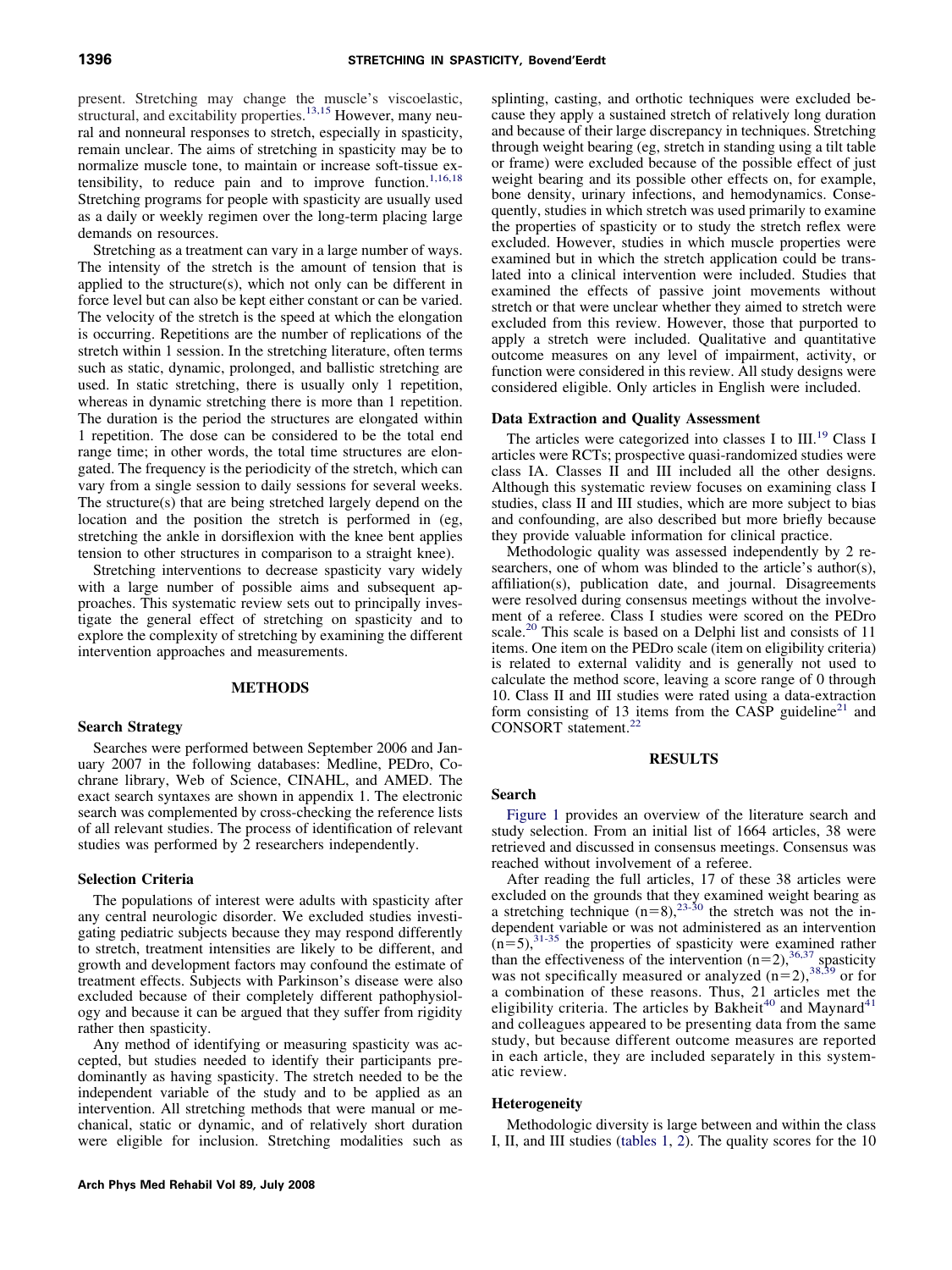

<span id="page-2-0"></span>

**Fig 1. Flowchart of the literature search and study selection.**

class I studies on the PEDro list are shown in [table 3.](#page-7-0) [Table 4](#page-7-0) presents the item scores for the 11 class II and III studies on the CONSORT and CASP list. The score on the PEDro list ranges between 4 and 8. Only 4 of the 10 class I studies and 1 of the 11 class II and III studies had an actual control group.

There was also a large clinical diversity (see [tables 1,](#page-3-0) [2\)](#page-5-0). Participants within and between studies varied on diagnoses, time since onset, and level of spasticity. Seven of the class I studies and 9 of the class II and III studies investigated a single stretching session, whereas the other studies used intervention programs of several weeks and even months. Also, within the actual intervention, there was a large variety, ranging from manual to mechanical stretching, from 1.5 to 45 minutes in duration, and from static to dynamic. The outcome measures were diverse as well at impairment, activity, and function level.

A meta-analysis of the 5 trials with a control group could not be performed because only 2 studies $42,43$  reported sufficient information to calculate point estimate and variability of treatment effect. These 2 studies, both of class I and sharing ROM as a common outcome measure, were too different in terms of study design, disease, time since onset, location, and type of intervention, to be combined (see [table 1\)](#page-3-0).

## **The Effects of Stretching**

Six of the 10 class I studies reported statistically significant positive results from the stretching intervention (see table  $\overline{1}$ ).<sup>[42,44-48](#page-10-0)</sup> In 3 of these studies, stiffness decreased after

stretching,<sup>[44,46,48](#page-10-0)</sup> in 1 study movement control improved,<sup>[45](#page-10-0)</sup> in another the development of contracture was slowed down, $42$ and finally in 1 study stretching after eccentric contractions prevented an increase in motoneuron excitability.[47](#page-10-0) The other studies measured motoneuron excitability, $40\degree$  $40\degree$  stiffness,  $43,49$ and gait $^{41}$  $^{41}$  $^{41}$  and did not show any significant effect of stretching.

Of the 11 class II and III studies, 10 reported positive results after stretching (see [table 2\)](#page-5-0). These studies showed the following after stretching: the electromyographic amplitude de-<br>creased in 1 study<sup>50</sup>; motoneuron excitability decreased in 2 studies<sup>51-53</sup>; stiffness decreased in 6 studies<sup>51,52,54-57</sup>; maximal voluntary contraction increased in 2 studies<sup>51,56</sup>; ROM increased in 6 studies<sup>51,52,56-59</sup>; Hummelsheim et al<sup>54</sup> showed a reduced muscle response to transcranial magnetic stimulation; Mattsson et al<sup>[58](#page-10-0)</sup> showed an improvement in the gait pattern, reduced energy use during walking, and reduced perceived exertion during walking; and Selles et al<sup>[56](#page-10-0)</sup> showed an increase in walking speed and an improvement in subjective feeling after stretching.

# **Intervention Characteristics**

Mechanical as well as manual methods of stretching were used. In the class I studies, mechanical devices consisted mainly of dynamometers, which were also often used as outcome measures. In the class II and/or III studies, intelligent feedback-controlled devices were often used. All these mechanical stretching devices provided well-standardized stretching protocols. Most of the studies investigated single stretching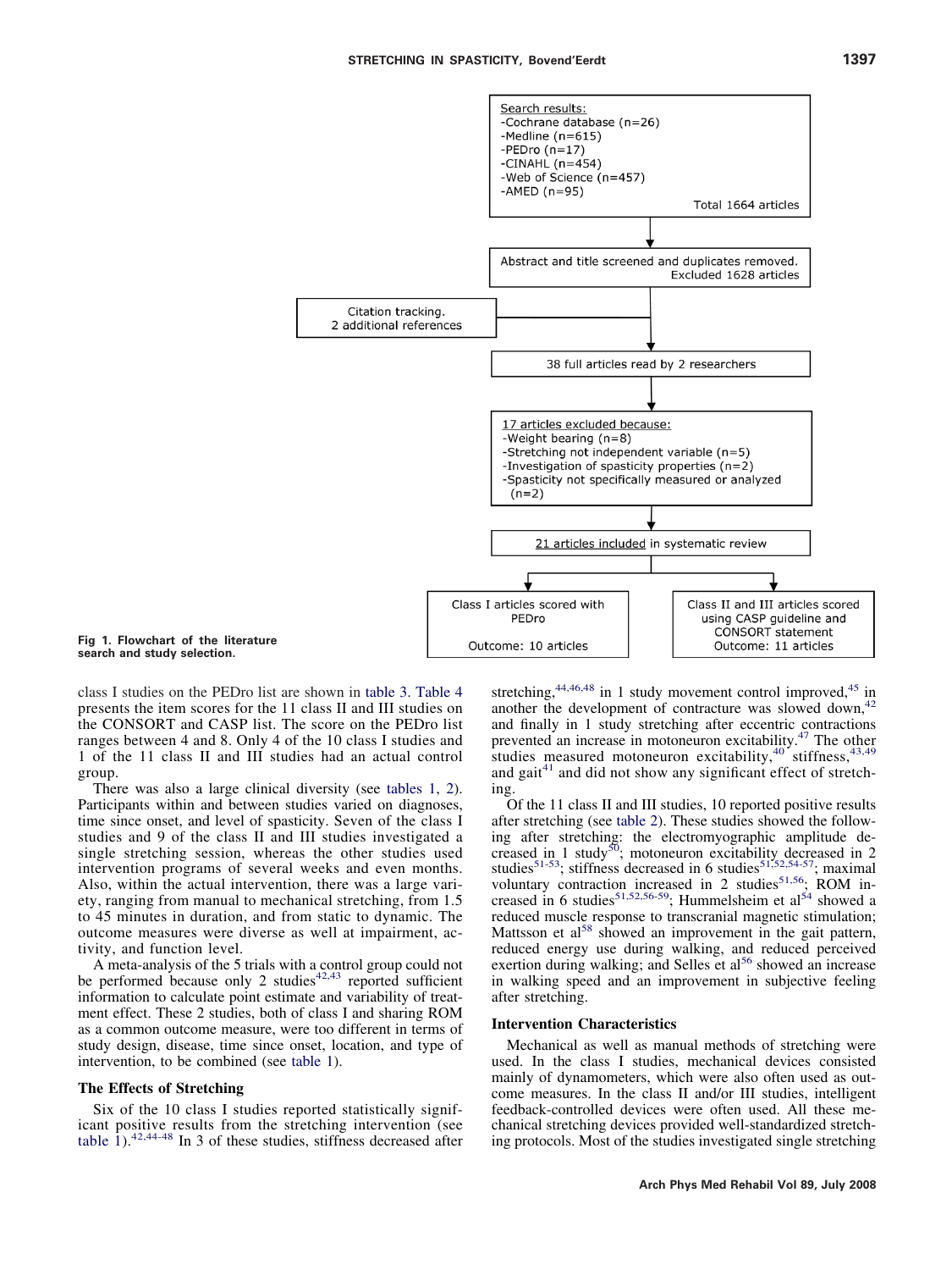**STRETCHING IN SPASTICITY, Bovend'Eerdt**

STRETCHING IN SPASTICITY, Bovend'Eerdt

<span id="page-3-0"></span>

|                                       |                                                                                                                                                      | Table 1: Summary of the Study Characteristics of the Class I Studies                                                                                                                                                                                                                                                                                                                                                                                                                                                      |                                                                                                                                                                       |                                                                                                                                                                                                                                                                                                                                                                           |  |  |  |
|---------------------------------------|------------------------------------------------------------------------------------------------------------------------------------------------------|---------------------------------------------------------------------------------------------------------------------------------------------------------------------------------------------------------------------------------------------------------------------------------------------------------------------------------------------------------------------------------------------------------------------------------------------------------------------------------------------------------------------------|-----------------------------------------------------------------------------------------------------------------------------------------------------------------------|---------------------------------------------------------------------------------------------------------------------------------------------------------------------------------------------------------------------------------------------------------------------------------------------------------------------------------------------------------------------------|--|--|--|
| Study                                 | Study Design and Population                                                                                                                          | Intervention                                                                                                                                                                                                                                                                                                                                                                                                                                                                                                              | Outcome Measure(s)                                                                                                                                                    | Results                                                                                                                                                                                                                                                                                                                                                                   |  |  |  |
| <b>Bakheit</b><br>et al <sup>40</sup> | • RCT, parallel groups<br>• Stroke ( $n=66$ ); ankle<br>plantarflexors<br>spasticity, MAS $1+$ to 3<br>• Healthy controls<br>$(n=21)$ for comparison | 3 treatments compared:<br>1. Isotonic stretch with weight bearing; maximum<br>dorsiflexion, constant angle, tilt table (spasticity,<br>$n=22$ ; healthy, $n=7$ )<br>2. Isotonic stretch without weight bearing; maximum<br>dorsiflexion, constant angle, Biodex dynamometer<br>(spasticity, $n=22$ ; healthy, $n=7$ )<br>3. Isokinetic stretch; maximum plantar-to<br>dorsiflexion, constant velocity, torque limit, Biodex<br>dynamometer (spasticity, $n=22$ ; healthy, $n=7$ )<br>• Single stretching session of 20min | • Hoffmann reflex<br>No significant difference in H/M ratio and<br>• Assessed poststretching and<br>H-reflex latency between groups and over<br>after 24h<br>time     |                                                                                                                                                                                                                                                                                                                                                                           |  |  |  |
| Brar et al <sup>49</sup>              | • RCT, crossover<br>• MS ( $N=38$ ); mild to<br>moderate spasticity in<br>one or both legs                                                           | 3 treatment sequences:<br>1. Baclofen; stretch + placebo; stretch + baclofen;<br>placebo<br>2. Stretch + baclofen; placebo; baclofen; stretch +<br>placebo<br>3. Stretch + placebo; stretch + baclofen; placebo;<br>baclofen<br>• Home program for stretching of the hamstrings,<br>quadriceps, adductors and plantarflexors<br>• 4-wk daily stretching program; 1.5min a muscle<br>group                                                                                                                                 | • Resistance against passive knee<br>flexion, measured with Cybex<br>• Ashworth Scale<br>• Self-rated questionnaire<br>• Assessment after each interval               | • Stretching $+$ placebo did not significantly<br>change resistance and Ashworth Scale<br>score<br>• Baclofen and combination of baclofen $+$<br>stretching significantly decreased<br>resistance and Ashworth Scale score<br>• No significant difference between<br>baclofen and baclofen $+$ stretching but<br>trend toward less spasticity in baclofen +<br>stretching |  |  |  |
| Bressel and<br>McNair <sup>44</sup>   | • RCT: crossover<br>• Stroke ( $N=10$ ); MAS at<br>least one in ankle                                                                                | 2 treatments compared:<br>1. Continuous passive motion; cyclic movements<br>between neutral and 80% of maximum<br>dorsiflexion angle at 5°/s<br>2. Prolonged static stretch; constant angle at 80% of<br>maximum dorsiflexion angle<br>• Mechanical stretch by isokinetic dynamometer<br>• Single stretching session of 30min                                                                                                                                                                                             | • Ankle torque<br>• Electromyographic activity of<br>tibialis anterior and lateral<br>gastrocnemius<br>• 10-m walk test<br>• Assessment poststretching                | • Ankle joint stiffness decreased by 35%<br>and 30% after static and cyclic stretch,<br>respectively. Between-group difference<br>not significant<br>• Torque relaxation was 53% greater for<br>static stretch than for cyclic stretch<br>• No significant difference in 10-m walk<br>times                                                                               |  |  |  |
| Carey <sup>45</sup>                   | • RCT, parallel groups<br>• Stroke $(N=16)$ ;<br>spasticity of finger<br>flexors, not further<br>defined                                             | Experimental versus control group:<br>1. Manual stretch; extension of hand joints to their<br>limits without producing pain $(n=9)$<br>2. Rest $(n=8)$<br>• Single stretching session of 5min, holding 20s in<br>end position                                                                                                                                                                                                                                                                                             | • Joint movement tracking<br>• Force tracking<br>• Monitoring of<br>electromyographic activity<br>during tacking tasks<br>• Assessment poststretching                 | • Joint movement tracking improved<br>significantly after stretch<br>• Force tracking did not change<br>significantly                                                                                                                                                                                                                                                     |  |  |  |
| Hale et al <sup>46</sup>              | • RCT; crossover<br>• Stroke ( $n=23$ ); head<br>injury (n=2); MS (n=1);<br>spasticity of 1 or both<br>quadriceps, not further<br>defined            | 3 treatment times compared:<br>1. Prolonged stretch of 2min<br>2. Prolonged stretch of 10min<br>3. Prolonged stretch of 30min<br>• Stretch at constant angle<br>• Mechanical stretch by isokinetic dynamometer of<br>the quadriceps, including rectus femoris<br>• Single stretching session                                                                                                                                                                                                                              | • Subject's perceived spasticity<br>• Ashworth Scale<br>• Knee flexion and extension<br>performance test<br>• Pendulum test with Cybex<br>• Assessment poststretching | • Perceived spasticity and Ashworth Scale<br>score significantly improved with all 3<br>durations<br>• The relaxation index improved most after<br>10-min stretch                                                                                                                                                                                                         |  |  |  |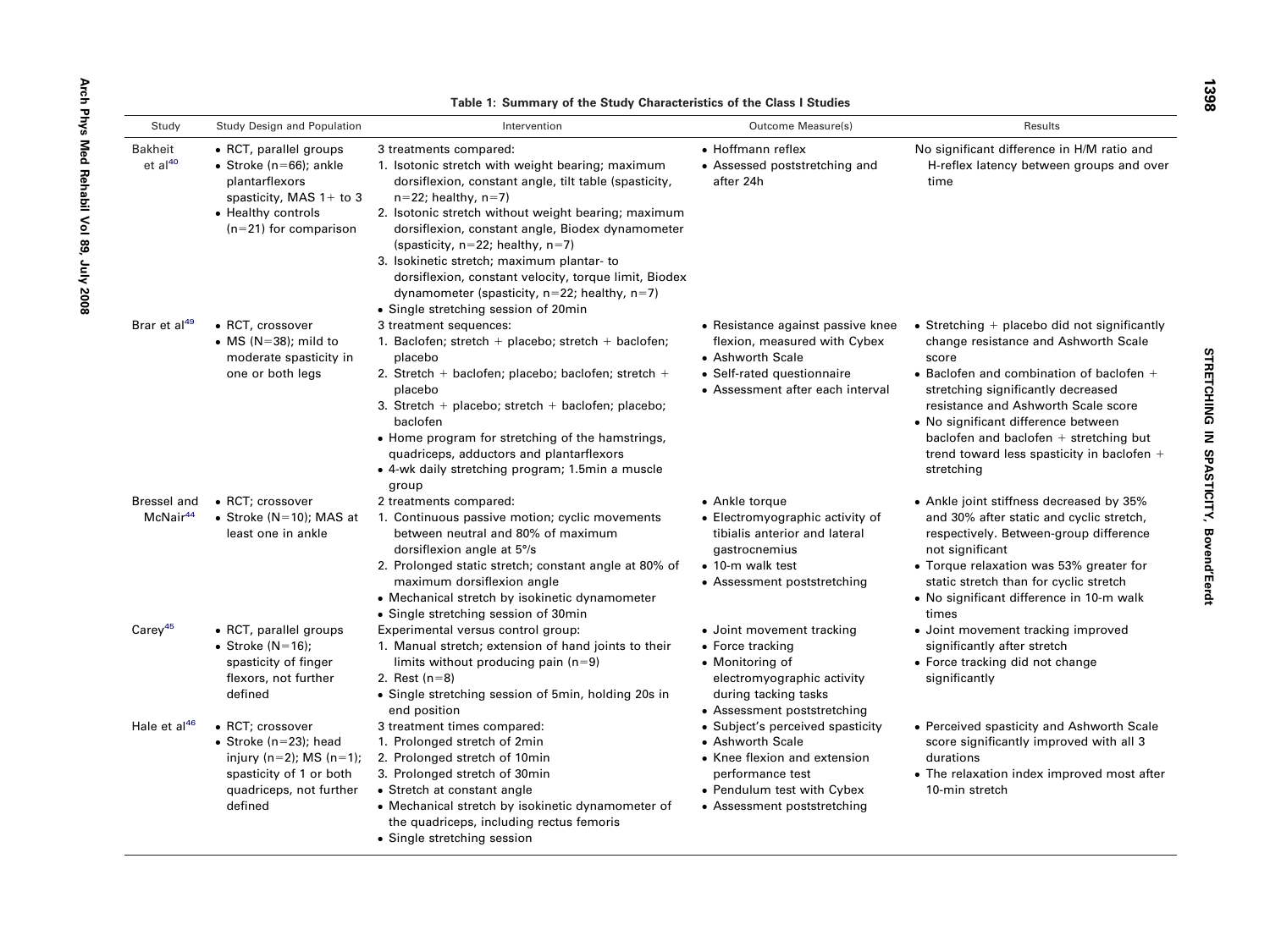| Study                            | Study Design and Population                                                                                                                                                                      | Intervention                                                                                                                                                                                                                                                                                                                                                                                                                                                                                                              | Outcome Measure(s)                                                                                                                                                                                                  | Results                                                                                                                                                                                                                                  |  |  |  |
|----------------------------------|--------------------------------------------------------------------------------------------------------------------------------------------------------------------------------------------------|---------------------------------------------------------------------------------------------------------------------------------------------------------------------------------------------------------------------------------------------------------------------------------------------------------------------------------------------------------------------------------------------------------------------------------------------------------------------------------------------------------------------------|---------------------------------------------------------------------------------------------------------------------------------------------------------------------------------------------------------------------|------------------------------------------------------------------------------------------------------------------------------------------------------------------------------------------------------------------------------------------|--|--|--|
| Harvey<br>et al <sup>43</sup>    | • RCT; self-controlled<br>design<br>• Spinal cord injury<br>$(N=14)$ ; varying<br>amounts of spasticity<br>in ankle                                                                              | Random allocation of foot to stretching<br>1. Prolonged stretch into dorsiflexion of 1 ankle<br>2. Other ankle was control ankle receiving no stretch<br>• Constant torque of 7.5Nm<br>• Mechanical stretch by "pulley" device<br>• 4-wk stretching program of 5–7 times a week; 30-<br>min sessions                                                                                                                                                                                                                      | • Resistance to passive ankle<br>movement with potentiometer<br>• Electromyographic activity of<br>tibialis anterior and lateral head<br>of gastrocnemius<br>• Assessment after 24h and 2, 4,<br>and 5wk            | • Stretching did not significantly change<br>any of the parameters from the torque-<br>angle curves, independent of knee<br>position<br>• ROM did not change significantly                                                               |  |  |  |
| De Jong<br>et al <sup>42</sup>   | • RCT; parallel groups<br>• Stroke ( $N=19$ ); average<br>arm Ashworth Scale<br>score of 1                                                                                                       | Experimental versus control group:<br>1. Conventional rehabilitation $+$ positioning of the<br>arm in shoulder abduction, external rotation,<br>elbow extension and forearm supination $(n=10)$<br>2. Conventional rehabilitation $(n=9)$<br>• Positioning with optional use of sandbag<br>• 5-wk stretching program; twice daily on weekdays;<br>30-min sessions                                                                                                                                                         | $\bullet$ ROM<br>• Ashworth Scale<br>$\bullet$ FMA<br>• Barthel Index<br>• Assessment poststretching                                                                                                                | • Shoulder abduction contracture was<br>slowed down in the experimental group<br>• No significant changes in Ashworth Scale,<br>FMA, and Barthel Index                                                                                   |  |  |  |
| Maynard et<br>al <sup>41</sup>   | • RCT, parallel groups<br>• Stroke ( $n=66$ ); ankle<br>plantarflexors<br>spasticity, MAS $1+$ to 3<br>• Healthy controls<br>$(n=21)$ for comparison                                             | 3 treatments compared:<br>1. Isotonic stretch with weight bearing; maximum<br>dorsiflexion, constant angle, tilt table (spasticity,<br>$n=22$ ; healthy, $n=7$ )<br>2. Isotonic stretch without weight bearing; maximum<br>dorsiflexion, constant angle, Biodex dynamometer<br>(spasticity, $n=22$ ; healthy, $n=7$ )<br>3. Isokinetic stretch; maximum plantar-to<br>dorsiflexion, constant velocity, torque limit, Biodex<br>dynamometer (spasticity, $n=22$ ; healthy, $n=7$ )<br>• Single stretching session of 20min | • Computerized laboratory gait<br>analysis: walking speed,<br>duration of stance, hip, knee,<br>and ankle angle and moments<br>and power generated by these<br>joints<br>• Assessed poststretching and<br>after 24h | • No significant differences between groups<br>and over time                                                                                                                                                                             |  |  |  |
| Rochester<br>et al <sup>47</sup> | • RCT, parallel groups<br>· MS, hemiplegia, spinal<br>cord injury, and head<br>injury $(n=17)$ ;<br>spasticity of ankle, not<br>further defined<br>• Healthy controls<br>$(n=20)$ for comparison | 2 treatments compared:<br>1. Eccentric ankle contractions; $6 \times$ (10 eccentric<br>contractions followed by 30-s rest) (n=8)<br>2. Eccentric ankle contractions $+$ stretch; 60 eccentric<br>contractions with 5-s stretch after each contraction<br>$(n=9)$<br>• Contractions at 30°/s from 30° plantarflexion to 20°<br>dorsiflexion<br>• Mechanical stretch by dynamometer                                                                                                                                         | • Reflex characteristics<br>• Assessment poststretching                                                                                                                                                             | • Eccentric contractions resulted in a<br>significant increase of the H-reflex,<br>whereas eccentric contractions $+$ stretch<br>did not significantly change the H-reflex                                                               |  |  |  |
| Yeh et al <sup>48</sup>          | • RCT, crossover<br>$\bullet$ Stroke (N=30); ankle<br>$MAS 2-4$                                                                                                                                  | • Single stretching session<br>2 treatments compared:<br>1. Constant torque prolonged mechanical ankle<br>stretch, at 80% of torque at maximum passive<br>dorsiflexion<br>2. Constant angle stretch, at maximum passive<br>dorsiflexion<br>• Prolonged mechanical ankle stretch by motor-<br>driven device<br>• Single stretching session of 30min                                                                                                                                                                        | $\bullet$ MAS<br>$\bullet$ ROM<br>• Reactive torque measurement<br>• Assessment poststretching                                                                                                                      | • Passive ROM increased significantly<br>• MAS decreased significantly<br>• Both elastic and viscous components of<br>reactive force decreased significantly in<br>both groups, however, they decreased<br>more in constant torque group |  |  |  |

# Table 1 (Cont'd): Summary of the Study Characteristics of the Class I Studies

**1399 STRETCHING IN SPASTICITY, Bovend'Eerdt** 1399

STRETCHING IN SPASTICITY, Bovend'Eerdt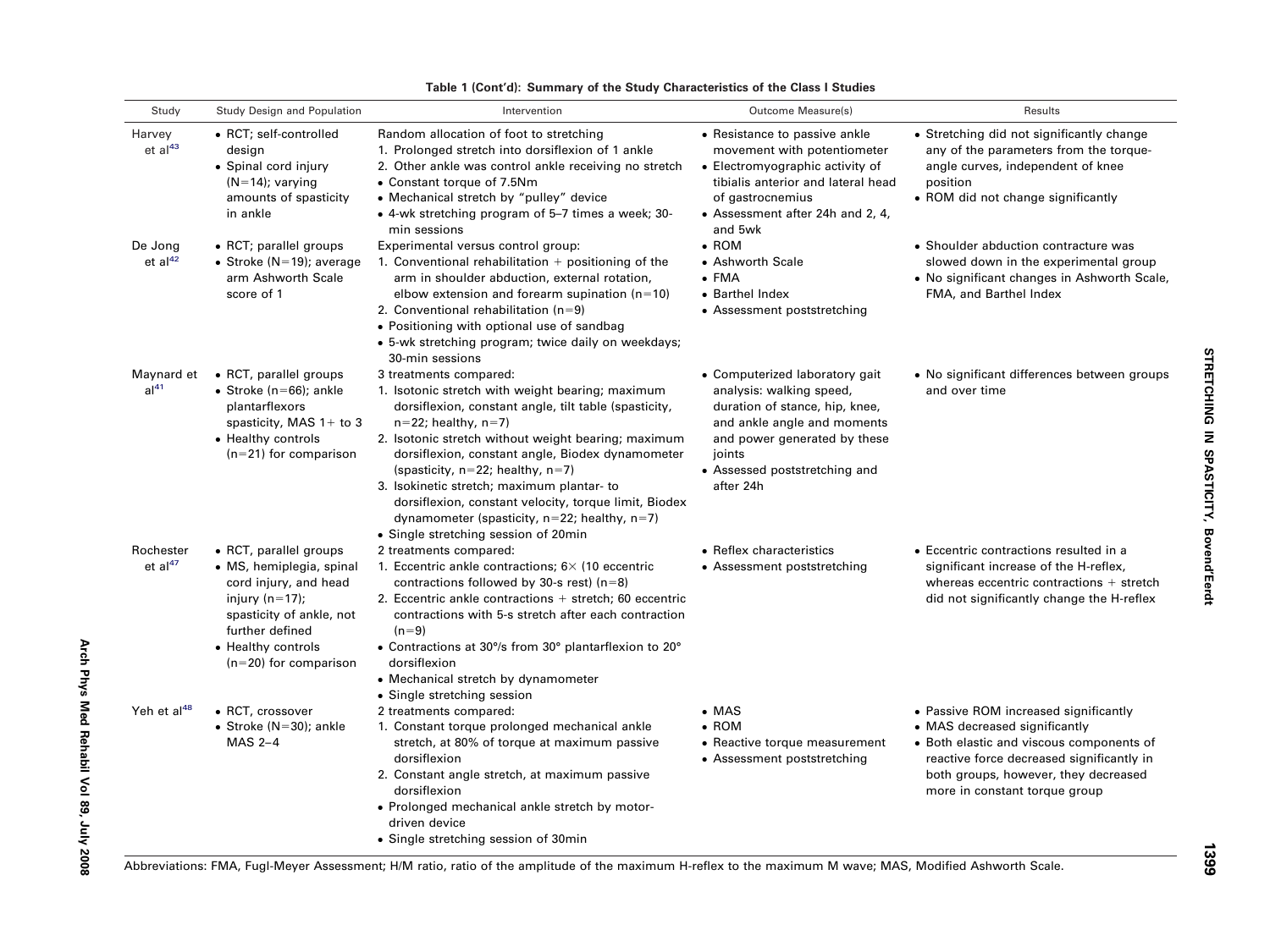**STRETCHING IN SPASTICITY, Bovend'Eerdt**

STRETCHING IN SPASTICITY, Bovend'Eerdt

<span id="page-5-0"></span>

|                                    |                                                                                                                                                                                                                                            | Table 2: Summary of the Study Characteristics of the Class II and III Studies                                                                                                                                                                                                                                                                                                                      |                                                                                                                                                                                              |                                                                                                                                                                                                                                                                                           |  |  |
|------------------------------------|--------------------------------------------------------------------------------------------------------------------------------------------------------------------------------------------------------------------------------------------|----------------------------------------------------------------------------------------------------------------------------------------------------------------------------------------------------------------------------------------------------------------------------------------------------------------------------------------------------------------------------------------------------|----------------------------------------------------------------------------------------------------------------------------------------------------------------------------------------------|-------------------------------------------------------------------------------------------------------------------------------------------------------------------------------------------------------------------------------------------------------------------------------------------|--|--|
| Study                              | Study Design and Population                                                                                                                                                                                                                | Intervention                                                                                                                                                                                                                                                                                                                                                                                       | Outcome Measure(s)                                                                                                                                                                           | Results                                                                                                                                                                                                                                                                                   |  |  |
| Al-Zamil<br>et al <sup>50</sup>    | • Clinical trial without<br>control group<br>• Stroke ( $N=16$ ); mild to<br>moderate spasticity of<br>elbow flexors                                                                                                                       | • Sustained continuous stretch into elbow extension<br>using sandbag<br>• Single stretching session of 30min                                                                                                                                                                                                                                                                                       | • Electromyographic<br>recordings<br>• During and after 0, 10,<br>20, and 30min of<br>stretching                                                                                             | • Suppression of electromyographic<br>amplitude<br>• Max suppression after 25-30min<br>• Mean reduction in electromyographic<br>amplitude of 82%                                                                                                                                          |  |  |
| Cadenhead<br>et al <sup>66</sup>   | • Nonrandomized<br>crossover trial<br>• Spastic quadriplegic<br>cerebral palsy $(N=6)$ ;<br>spasticity level of legs<br>not further defined                                                                                                | Experimental versus control condition:<br>1. Passive ROM exercises<br>2. No stretching<br>• Manual stretches performed by physiotherapy<br>aides<br>• Stretches into hip extension, abduction, lateral<br>rotation, knee extension and ankle dorsiflexion<br>• 5 repetitions per joint, holding for approximately<br>20 <sub>s</sub><br>• 4 to 7wk stretching, 3 times a week, 30-45min<br>session | • Weekly measurement of<br>passive ROM                                                                                                                                                       | • No consistent differences in passive<br>ROM were found when or when not<br>receiving stretches                                                                                                                                                                                          |  |  |
| Chung et $al51$                    | • Nonrandomized clinical<br>trial with healthy<br>controls<br>• Stroke ( $n=12$ ); MAS at<br>least 1 in ankle<br>• Healthy controls $(n=10)$                                                                                               | • Intelligent feedback controlled ankle stretching<br>device<br>• Movement velocity inversely proportional to the<br>resistance torque<br>• With holding periods at end range<br>• Single stretching session of 30min                                                                                                                                                                              | • Passive ROM at<br>standard torque<br>• Achilles' tendon reflex<br>• Isometric MVC<br>• Passive resistant torque<br>• Stiffness                                                             | • Passive ROM and MVC increased<br>significantly<br>• Stiffness and resistive torque<br>decreased significantly<br>• Reflex components did not change                                                                                                                                     |  |  |
| Hummelsheim<br>et al <sup>54</sup> | • Clinical trial without<br>control group<br>• Stroke ( $N=15$ ); arm<br>Ashworth score 4-5                                                                                                                                                | • Sustained muscle stretch<br>• Manual stretch of the arm in a proximal-distal<br>sequence<br>• Single stretching session of 10-15min                                                                                                                                                                                                                                                              | • Ashworth Scale<br>• Electromyographic<br>response to TMS                                                                                                                                   | • Ashworth Scale score decreased<br>significantly after stretch<br>• Muscular response to TMS reduced,<br>whereas the stimulation threshold<br>and the latency increased                                                                                                                  |  |  |
| Mattsson<br>et al <sup>58</sup>    | • Clinical trial without<br>control group<br>• Myelopathia ( $n=5$ ), MS<br>$(n=2)$ , chronic cervical<br>compression<br>myelopathia $(n=1)$ ,<br>stationary spastic<br>paraparesis, not further<br>defined                                | • Long-term stretch of hip adductors by mechanical<br>leg-abductor device<br>• Individually adjusted stretch<br>• Single stretching session of 30min<br>• Only patients exhibiting a significant reduction of<br>spasticity and cocontraction after stretching were<br>included                                                                                                                    | $\bullet$ Passive and active ROM<br>• Heart rate<br>• Speedometer<br>• Visual gait pattern scale<br>• Stride length<br>• Perceived exertion<br>• Oxygen consumption<br>• Blood lactate level | • Passive and active ROM increased<br>significantly after stretch<br>• Gait pattern improved and stride<br>length increased significantly<br>• Oxygen uptake and perceived<br>exertion decreased significantly<br>• Walking speed and blood lactate<br>level did not change significantly |  |  |
| Odeen <sup>59</sup>                | • Clinical trial without<br>control group<br>• MS $(n=5)$ ; spinal cord<br>injury $(n=3)$ ;<br>syringomyelocele<br>$(n=1)$ ; paraparesis<br>(diagnosis unknown)<br>$(n=1)$ ; marked<br>hypertonus of hip<br>adductor and flexor<br>muscles | • Long-term stretch of hip adductor muscles by<br>mechanical leg-abductor device<br>• Individually adjusted stretch with increasing angle<br>• Single stretching session of 30min ( $n=10$ ), and;<br>• Home program for 0.5–10mo, 2–5 times a day with<br>30-min stretching sessions ( $n=4$ )                                                                                                    | • Active and passive<br><b>ROM</b><br>• Electromyographic<br>responses                                                                                                                       | • After single session: active and<br>passive ROM increased with 85% and<br>23%, respectively<br>• After home program: active and<br>passive ROM increased with an<br>average of 255% and 48%,<br>respectively<br>• Co-activation was lowered in both<br>situations                       |  |  |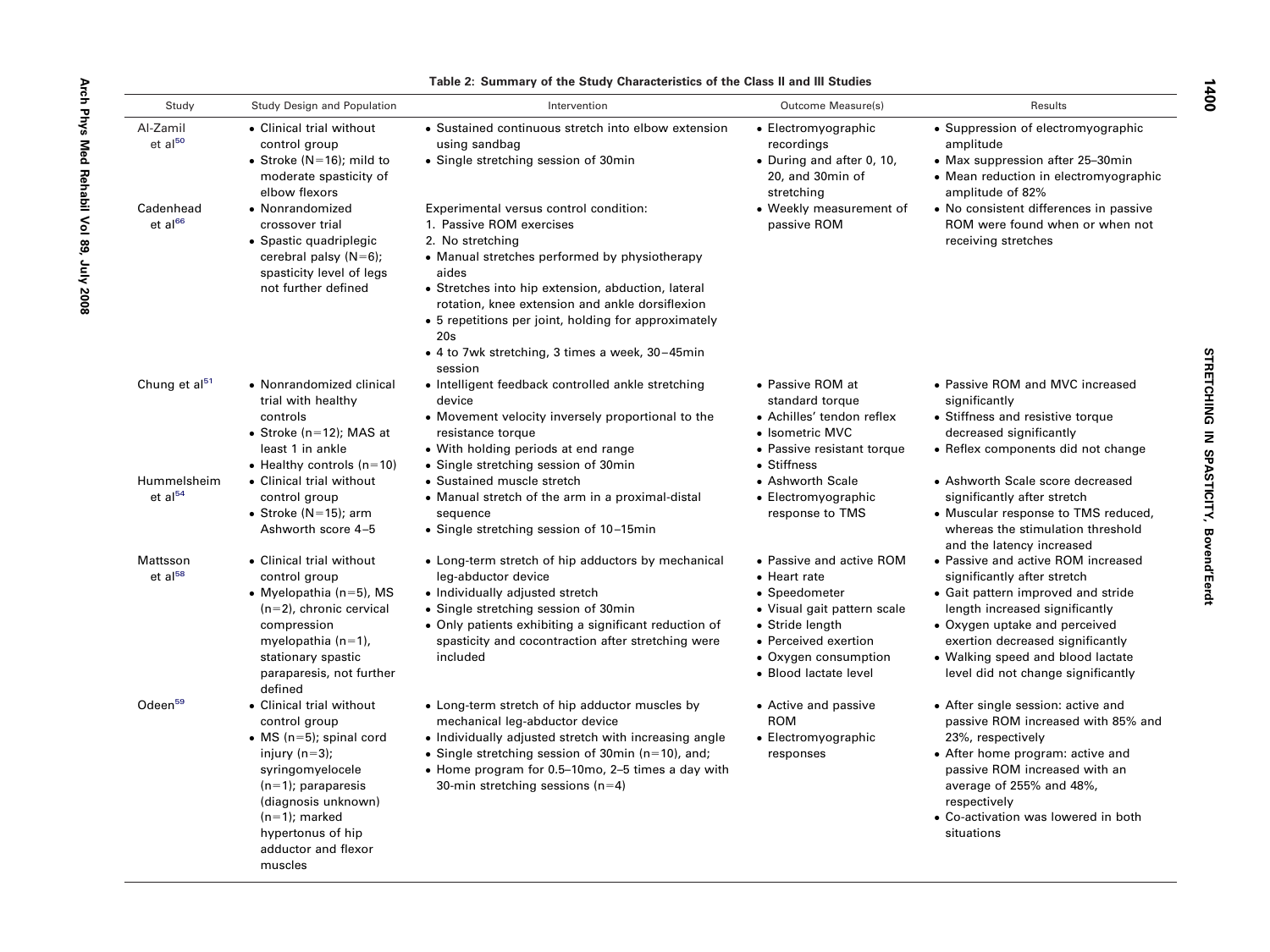| Study                               | Study Design and Population                                                                                                                                                             | Intervention                                                                                                                                                                                                                                                                                                                                                                                                 | Outcome Measure(s)                                                                                                                                                | Results                                                                                                                                                                                                                                                                                           |
|-------------------------------------|-----------------------------------------------------------------------------------------------------------------------------------------------------------------------------------------|--------------------------------------------------------------------------------------------------------------------------------------------------------------------------------------------------------------------------------------------------------------------------------------------------------------------------------------------------------------------------------------------------------------|-------------------------------------------------------------------------------------------------------------------------------------------------------------------|---------------------------------------------------------------------------------------------------------------------------------------------------------------------------------------------------------------------------------------------------------------------------------------------------|
| Odeen and<br>Knutsson <sup>55</sup> | • Clinical trial without<br>control group<br>• Spinal cord injured<br>$(N=9)$ ; marked<br>muscular hypertonus in<br>ankle                                                               | 3 treatments compared:<br>1. Weight bearing with ankles dorsiflexed; 10°-15°<br>dorsiflexion, 85° tilted table<br>2. Weight bearing with ankles plantar-flexed; 10°-<br>15° dorsiflexion, 85° tilted table<br>3. Maximum dorsiflexion of ankle without weight<br>bearing; 10°-15° plantarflexion, brace to table<br>• 8 stretching sessions of 30min on 4 consecutive<br>days (1. 4 times. $2+3$ . 2 times.) | • Resistance to passive<br>movement and ROM at<br>.25, .50, and 1.0 cycles/s<br>• Measurement after each<br>session                                               | • Resistance to passive movements<br>decreased with 32%, 26%, and 17%<br>after weight bearing in dorsiflexion,<br>plantarflexion, and bracing in supine<br>position, respectively                                                                                                                 |
| Selles et al <sup>56</sup>          | • Clinical trial without<br>control group<br>• Stroke ( $N=10$ ); ankle<br>spasticity MAS at least<br>2                                                                                 | • Intelligent feedback-controlled ankle stretching<br>device<br>• Movement velocity inversely proportional to the<br>resistance torque<br>• Maximum velocity 30%, 10-25Nm resistance in<br>dorsiflexion and 5-10Nm in plantarflexion, 10-12-s<br>holding periods<br>• 4wk of 45-min stretching sessions, 3 times a week                                                                                      | • Passive and active ROM<br>• Muscle strength<br>• Joint stiffness and<br>viscous damping<br>• Reflex excitability<br>• Walking speed<br>• Subjective experiences | • Passive ROM, MVC in plantarflexion<br>and walking speed increased<br>significantly after stretching<br>• Subjective feeling improved<br>significantly<br>• Stiffness decreased significantly<br>· Viscous damping, pain, active ROM,<br>and reflex excitability did not change<br>significantly |
| Suzuki et al <sup>53</sup>          | • Clinical trial without<br>control group<br>• Stroke ( $N=10$ ); slightly<br>to markedly increased<br>arm muscle tone                                                                  | • Continuous manual stretch of the arm<br>• Shoulder in abduction, elbow extension, wrist<br>dorsiflexion, finger extension<br>• Single stretching session of 1 min                                                                                                                                                                                                                                          | • H-reflex, M wave<br>• Before, during, and 0, 2,<br>4, 6, 8, and 10min after<br>stretch                                                                          | • Subjects with moderately increased<br>tone had decreased H-reflex<br>persistence and amplitude and H/M<br>ratio<br>• There was no difference in latency                                                                                                                                         |
| Yeh et al <sup>57</sup>             | • Clinical trial without<br>control group<br>• Stroke ( $N=25$ ); ankle<br>MAS 2-3                                                                                                      | • Prolonged ankle stretch by motor-driven device<br>• Constant torque at 80% of torque at maximum<br>passive dorsiflexion<br>• Single stretching session of 30min                                                                                                                                                                                                                                            | $\bullet$ MAS<br>• Passive ROM<br>• Reactive torque<br>measurement                                                                                                | • Passive ROM increased significantly<br>• MAS and elastic and viscous<br>components of the reactive force<br>decreased significantly                                                                                                                                                             |
| Zhang et al <sup>52</sup>           | • Nonrandomized clinical<br>trial with healthy<br>controls for comparison<br>at baseline<br>• Stroke ( $n=4$ ); average<br>ankle spasticity of MAS<br>2.1<br>• Healthy controls $(n=5)$ | • Intelligent feedback-controlled ankle stretching<br>device<br>• Movement velocity inversely proportional to the<br>resistance torque<br>• Maximum velocity 30°/s, 20Nm resistance in<br>dorsiflexion and 15Nm in plantarflexion, 5-s<br>holding periods<br>• Single stretching session of 20-30min                                                                                                         | • Passive and active ROM<br>• Tendon reflex<br>characteristics<br>• Torque-angle<br>relationship                                                                  | • Ankle stiffness, viscosity, and reflex<br>excitability decreased significantly<br>• Passive ROM increased significantly<br>• Clonus disappeared                                                                                                                                                 |

#### Table 2 (Cont'd): Summary of the Study Characteristics of the Class II and III Studies

Abbreviations: H/M ratio, ratio of the amplitude of the maximum H-reflex to the maximum M wave; MAS, Modified Ashworth Scale; MVC, maximum voluntary contraction; TMS, transcranial magnetic stimulation.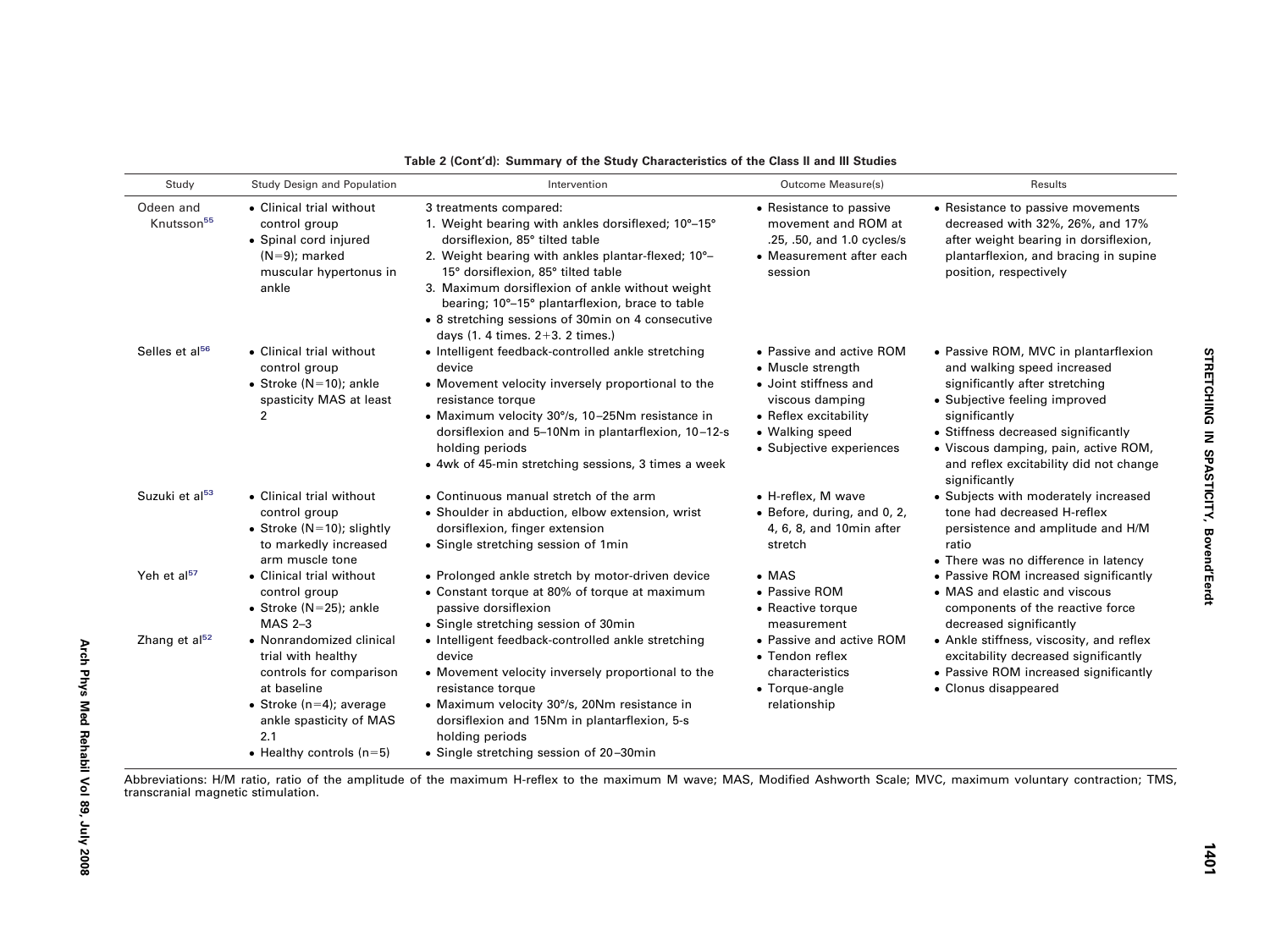<span id="page-7-0"></span>

| <b>PEDro Scale Items</b>       | <b>Bakheit</b><br>et al $40$ | Brar<br>et al <sup>49</sup> | Bressel and<br>McNair <sup>44</sup> | $Carev^{45}$ | Hale<br>et al <sup>46</sup> | Harvey<br>et al <sup>43</sup> | De Jong<br>et al <sup>42</sup> | Maynard<br>et al $41$ | Rochester<br>et al $47$ | Yeh<br>et al $^{48}$ |
|--------------------------------|------------------------------|-----------------------------|-------------------------------------|--------------|-----------------------------|-------------------------------|--------------------------------|-----------------------|-------------------------|----------------------|
| Eligibility criteria specified |                              |                             |                                     |              |                             |                               |                                |                       |                         |                      |
| Randomization                  |                              |                             |                                     |              |                             |                               |                                |                       |                         |                      |
| Allocation concealment         |                              |                             |                                     |              |                             |                               |                                |                       |                         |                      |
| Groups similar at baseline     |                              |                             |                                     |              |                             |                               |                                |                       |                         |                      |
| <b>Blinded subjects</b>        |                              |                             |                                     |              |                             |                               |                                |                       |                         |                      |
| <b>Blinded therapists</b>      |                              |                             |                                     |              |                             |                               |                                |                       |                         |                      |
| <b>Blinded assessors</b>       |                              |                             |                                     |              |                             |                               |                                |                       |                         |                      |
| 85% of subjects on main        |                              |                             |                                     |              |                             |                               |                                |                       |                         |                      |
| outcome measure                |                              |                             |                                     |              |                             |                               |                                |                       |                         |                      |
| Intention-to-treat analysis    |                              |                             |                                     |              |                             |                               |                                |                       |                         |                      |
| Between-group comparison       |                              |                             |                                     |              |                             |                               |                                |                       |                         |                      |
| Point and variability measures |                              |                             |                                     |              |                             |                               |                                |                       |                         |                      |
| Total                          |                              | 'n.                         |                                     |              |                             | 8                             |                                |                       |                         |                      |

**Table 3: Quality Assessment of Internal Validity of the Class I Studies With the PEDro Scale**

NOTE. Range 0 to 10 points; item 1 is related to external validity and not used in the method score. Legend: 1, item positive; 0, item negative or unknown.

sessions, and only a few investigated stretching programs. In general, single sessions appear to show positive results, but one should question the duration of these effects and the clinical importance. The clinical definitions of stretching and positioning in spasticity remain unclear, and we question the use of these terms in some studies.

#### **DISCUSSION**

This systematic review shows that stretching in spasticity is a complex concept. Few good studies have been identified that investigate the effects of stretching on spasticity. There is heterogeneity at various levels including methodology, population, intervention, and outcome measures, making a metaanalysis not feasible. Our aim was to explore the general effect of stretching on spasticity and to investigate the complexity of stretching by examining the different approaches and measurements. Our results suggest that the evidence available on its clinical benefit is overall inconclusive. To improve future research efforts in this field, there is a clear need for consensus not only on a paradigm for stretching (duration plus dose plus intensity and so on) in spasticity and the appropriate outcome measures to assess this but also on what the clinical importance of stretching is. Is this the short-lived effect that presents after a single session or are they long-term effects?

#### **Outcome Measures**

The definition of spasticity is still a subject of controversy, $7-9$ which also makes measurement of spasticity difficult because some studies may not actually measure spasticity but associated clinical phenomena (eg, passive ROM and tendon reflexes).<sup>7,9</sup> The measurement tools available lie on a continuum with highly controlled objective measurement but unrelated to functional problems at 1 extreme and at the other functionally relevant measurement but highly contaminated by other variables. The neurophysiologic measures are usually at the former end and the clinical measures at the latter end, with the association between the 2 being low. The studies included in this review used measurements along the entire continuum. None

**Table 4: Quality Assessment of Internal Validity of the Class II and II Studies With Items From the CONSORT Statement and CASP Guideline**

| Items From the CONSORT<br><b>Statement and CASP Guideline</b> | Al-Zamil<br>et al <sup>50</sup> | Cadenhead<br>et al <sup>66</sup> | Chung<br>et al <sup>51</sup> | Hummelsheim<br>et al <sup>54</sup> | Mattsson<br>et al <sup>58</sup> | Odeen <sup>59</sup> | Odeen and<br>Knutsson <sup>55</sup> | <b>Selles</b><br>et al <sup>56</sup> | Suzuki<br>et al <sup>53</sup> | Yeh<br>et al <sup>57</sup> | Zhang<br>et al <sup>52</sup> |
|---------------------------------------------------------------|---------------------------------|----------------------------------|------------------------------|------------------------------------|---------------------------------|---------------------|-------------------------------------|--------------------------------------|-------------------------------|----------------------------|------------------------------|
|                                                               |                                 |                                  |                              |                                    |                                 |                     |                                     |                                      |                               |                            |                              |
| Eligibility criteria clearly                                  |                                 |                                  |                              |                                    |                                 |                     |                                     |                                      |                               |                            |                              |
| defined                                                       |                                 |                                  |                              |                                    |                                 |                     |                                     |                                      |                               |                            |                              |
| Sample size determined                                        |                                 |                                  |                              |                                    |                                 |                     |                                     |                                      |                               |                            |                              |
| Interventions reproducible                                    |                                 |                                  |                              |                                    |                                 |                     |                                     |                                      |                               |                            |                              |
| Outcome measures clearly                                      |                                 |                                  |                              |                                    |                                 |                     |                                     |                                      |                               |                            |                              |
| defined                                                       |                                 |                                  |                              |                                    |                                 |                     |                                     |                                      |                               |                            |                              |
| Blinding of participants                                      |                                 |                                  |                              |                                    |                                 |                     |                                     |                                      |                               |                            |                              |
| Blinding of therapist(s)                                      |                                 |                                  |                              |                                    |                                 |                     |                                     |                                      |                               |                            |                              |
| Blinding of assessor(s)                                       |                                 |                                  |                              |                                    |                                 |                     |                                     |                                      |                               |                            |                              |
| Baseline characteristics                                      |                                 |                                  |                              |                                    |                                 |                     |                                     |                                      |                               |                            |                              |
| Precise outcome                                               |                                 |                                  |                              |                                    |                                 |                     |                                     |                                      |                               |                            |                              |
| measure(s)                                                    |                                 |                                  |                              |                                    |                                 |                     |                                     |                                      |                               |                            |                              |
| Statistical methods defined                                   |                                 |                                  |                              |                                    |                                 |                     |                                     |                                      |                               |                            |                              |
| Interpretation of results                                     |                                 |                                  |                              |                                    |                                 |                     |                                     |                                      |                               |                            |                              |
| Extent of generalizability                                    | o                               |                                  |                              |                                    |                                 |                     |                                     |                                      |                               |                            |                              |
| Interpretation in context of                                  |                                 |                                  |                              |                                    |                                 |                     |                                     |                                      |                               |                            |                              |
| current evidence                                              |                                 |                                  |                              |                                    |                                 |                     |                                     |                                      |                               |                            |                              |

Legend: 1, yes; 0, no.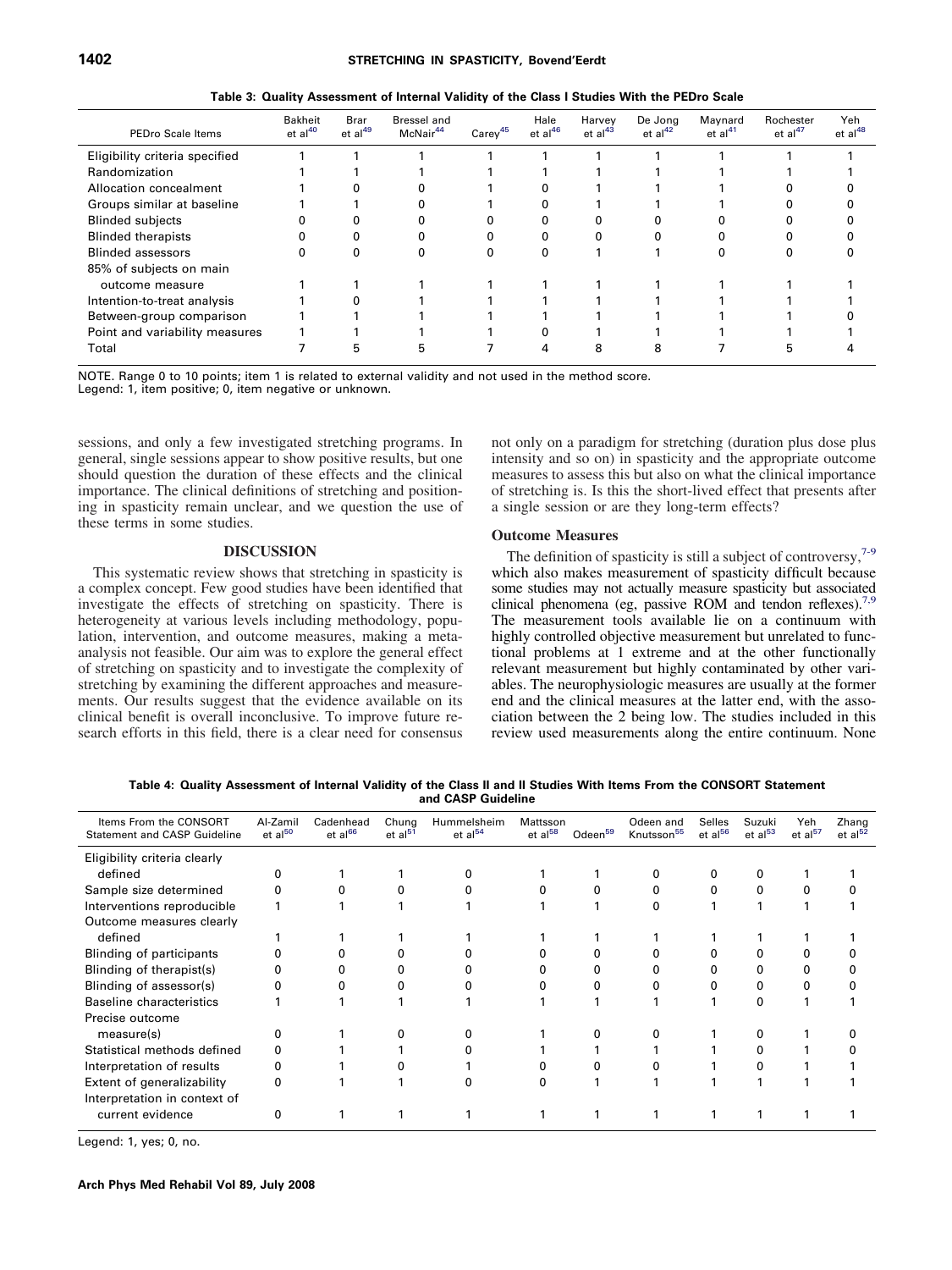of the studies incorporated all of the components mentioned previously. More importantly, none of the studies investigated spasticity by using different velocities of displacement, despite this being a specific component of its definition.

In 3 studies<sup>[51,52,56](#page-10-0)</sup> performed by the same research group, the most extensive spasticity testing was performed. They have investigated passive as well as active components, included reflex excitability, and measured electromyographic activity and torque simultaneously. In all 3 studies, an intelligentfeedback controlled device stretched the ankle at a movement velocity that was inversely related to the resistance torque (eg, the higher the resistance torque, the slower the movement). Two of these studies investigated single sessions,  $51,52$  whereas the study by Selles et  $al^{56}$  $al^{56}$  $al^{56}$  investigated a 4-week program. All 3 studies reported positive results from the stretching intervention with only little power (n range, 4–12) including increased passive ROM and decreased stiffness. Stiffness was defined as the increment of the passive torque during a certain amount of angular displacement (stiffness =  $\Delta$  torque/ $\Delta$  angle). Maximum voluntary contraction increased in  $2$  studies,  $51,56$  reflex excitability decreased in 1 study,<sup>[52](#page-10-0)</sup> and at a functional level walking speed increased in the study by Selles.<sup>[56](#page-10-0)</sup> The intervention in these 3 studies was very well defined, and the device was also used as an outcome measure. It is noteworthy that their intervention is a mix of passive movement and stretching. The different outcome measures in the study by Selles<sup>[56](#page-10-0)</sup> investigate neurophysiologic as well as functional levels, however, this study lacks a randomized controlled design.

Passive ROM was by far the most often used outcome measure  $(n=11)$  followed by the measurement of torque or the resistance to move the spastic limb  $(n=9)$ . The Ashworth Scale, or one of its variations, was used in 7 studies. Clinically, this is probably one of the most often used measures for spasticity; however, reliability is poor in untrained personnel.[7,60](#page-9-0) Only 5 studies investigated functional properties, usually gait related but also arm function and activities of daily living independence. Only the studies by Mattsson<sup>[58](#page-10-0)</sup> and Selles<sup>[56](#page-10-0)</sup> and colleagues showed positive results in gait after either a hip adductor stretch or ankle stretch, respectively. However, it should be noted that Mattsson only included subjects that exhibited a significant reduction of spasticity and cocontraction after stretching.

In general, the outcome measures used in the studies were poor, often not measuring spasticity and of low quality. Conclusions about the effects of stretching on spasticity are very hard to make. Future investigators should carefully select their outcome measures in relation to their aims.

#### **Stretching Interventions**

From the studies, it is obvious that the concept of stretching is complex. The definitions and descriptions of stretching vary considerably. Moreover, stretching is commonly combined with another technique, namely, passive movements, and the use of both techniques in spasticity makes it even more complex. One can argue whether a stretch is only applied at the end ROM or if retaining a limb with spasticity in a certain position, not at the end range but with resistance, is a stretch. For example, Al-Zamil et  $al^{50}$  $al^{50}$  $al^{50}$  purported to stretch the elbow flexors, but their description of the stretch is passive movements between 70° and 120°. It is highly unlikely that this is toward the end ROM, unless major contractures exist; therefore, the term stretching seems inappropriate in this case.

The motor-driven devices consistently appear to be effective in the treatment of spasticity. There is some evidence that cyclic movements, without performing a stretch, are effective in the treatment of spasticity, but these studies<sup>[34,61](#page-10-0)</sup> were excluded from this systematic review. From this systematic review, there is no obvious relation between the duration of the stretch and the effectiveness, but the general consensus and evidence from in vitro studies<sup>[62,63](#page-11-0)</sup> suggest that the longer the stretch the more effective. However, the function of the stretch (duration plus dose plus intensity and so on) is highly important.

Some stretching interventions appear to be effective, but we do question the clinical importance of these studies. Most studies  $(n=15)$  only investigate single sessions, whereas in clinical practice stretching in spasticity is usually an ongoing intervention with daily sessions. It is important to distinguish between the short-lived effects of 1 stretching session and the long-term effects.

None of the discussed studies have considered adverse events of stretching and its possible effects on spasticity. Excessive intensity, pain, and wrong position could all affect spasticity in a negative manner. We have found 1 case study<sup>[31](#page-10-0)</sup> with probably an extreme example of an adverse event related to stretching. This study describes the case of a minimally responsive subject after a traumatic brain injury who was diagnosed with complete rupture of the right semimembranous muscle caused by aggressive stretching.

#### **Patient Characteristics**

Patient characteristics differed widely between and within the studies included in our review with regard to the underlying neurologic diagnosis, nature, and severity of the problem considered spasticity, location of spasticity, age, and phase of recovery. The pathophysiology of spasticity from a spinal or cerebral origin is clearly different and may influence the effectiveness of stretching. However, we have found no evidence in the literature for this. Tsao and Mirbagheri<sup>[64](#page-11-0)</sup> actually suggest that impairments in voluntary arm movements are similar between the groups. The degree to which individuals have undergone structural changes may also differ, adding to the complexity of the problem.

#### **Study Limitations**

The goal of the search was to be as comprehensive as possible. This was done because, to our knowledge, this is the first systematic review on the topic, and we wanted to investigate all the evidence on the topic until present. However, only articles in English were included, and some studies may have been missed because of the limitations in searching algorithms and categorization of studies within databases. For example, the intervention may not be described as stretching but as positioning or muscle elongation.

This systematic review has also shown that it is difficult to distinguish between passive movement and stretching, and often combinations are used. Moreover, confusion around the term spasticity may have caused some studies to have been missed. In the search strategy, the action *NOT* was not used in conjunction with terms such as standing, weight bearing, splinting, and casting because this would eliminate studies that might have compared one of these modalities with one of the modalities of primary interest (eg, standing vs prolonged stretching of the ankle). $55$ Studies examining the properties of spastic muscles were ex-cluded although they can provide important information on the changes in spastic muscles after stretching.<sup>[35-37,65](#page-10-0)</sup>

The scoring of studies was performed by using a wellestablished list for RCT and clinical controlled trials, the PEDro list. The other list was a combination of items from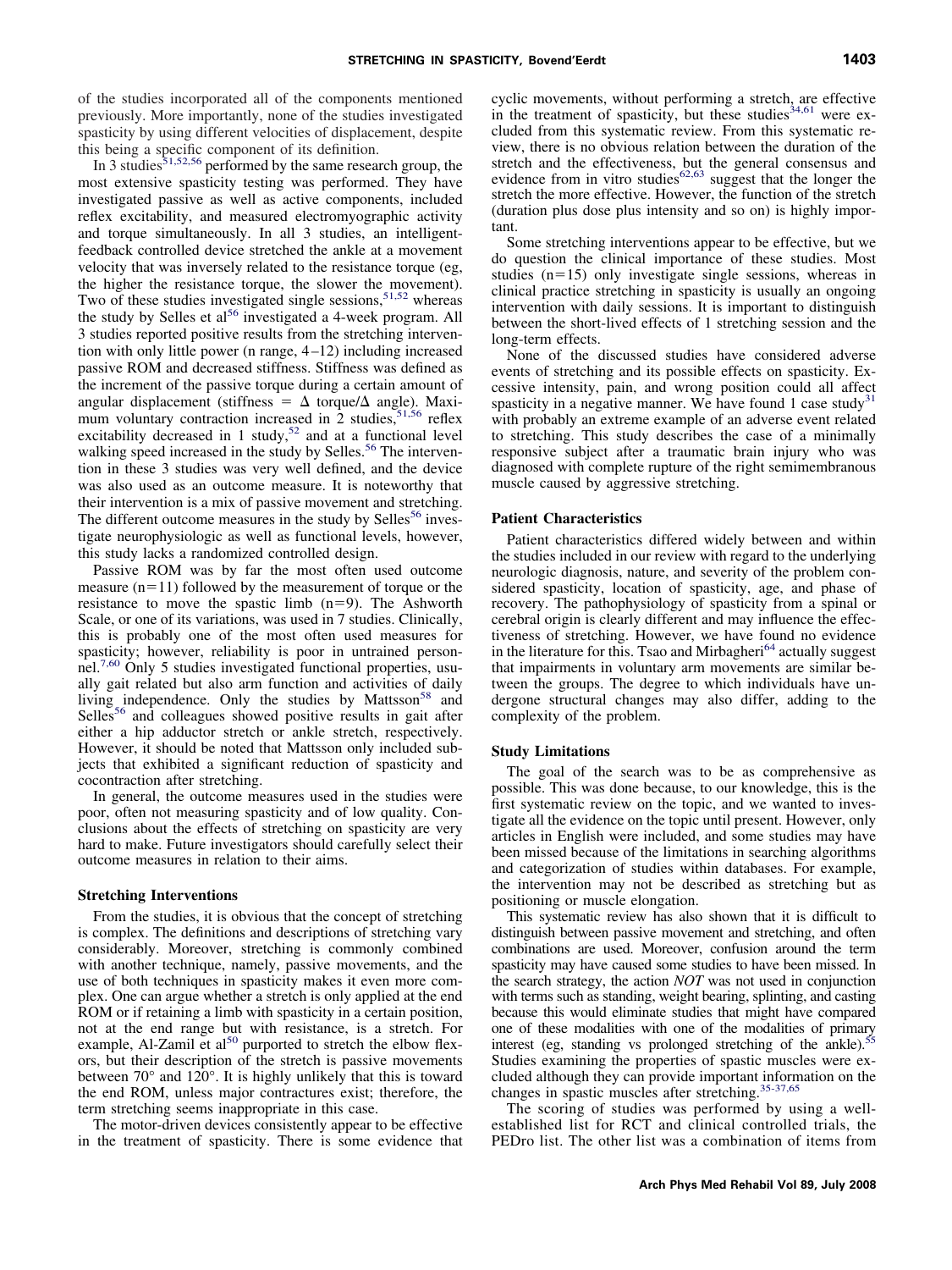<span id="page-9-0"></span>the CASP guideline and the CONSORT statement. These lists are indicators of a study's quality but are by no means conclusive. For example, items were scored negative when the information was not in the article, but information not reported does not necessarily mean that it was not performed. Conversely, reported information does not necessarily mean the quality of the performance was high. Finally, one should also take into account a possible publication bias against negative studies.

## **Recommendations for Future Research**

Future studies investigating the effects of stretching on spasticity should select their outcome measures carefully, favorably on multiple levels, and should conscientiously consider the aims of their intervention. Moreover, the timing of the assessments should be considered to distinguish between short-, medium-, and long-term effects. Well-defined repeatable interventions should be evaluated in RCTs.

# **CONCLUSIONS**

This systematic review offers insight into the complexity of stretching in spasticity. The studies included show great diversity at the levels of methodology, population, intervention, and outcome measures, and there is a strong need for good-quality studies and for consensus on a paradigm for stretching in spasticity, if there is any. Although there is some positive evidence supporting the immediate effects of 1 stretching session, it remains unclear how long these effects abide and their long-term consequences. Future research should focus on answering this and should address the following question: What is the clinical importance of the short- and long-term effects of stretching?

**Acknowledgment:** We thank the reviewers for their much appreciated and extensive comments.

# **APPENDIX 1: SEARCH SYNTAX**

| Database      | Search Syntax                                                                                                                                                                    |
|---------------|----------------------------------------------------------------------------------------------------------------------------------------------------------------------------------|
| Medline       | (spasticity or spasm or spastic or hypertonia or<br>muscle spasticity [MeSH] or muscle<br>hypertonia [MeSH]) and (stretch or<br>stretching) and (limit English, human)           |
| Cochrane      | (spasticity or spasm or spastic or hypertonia or<br>muscle spasticity [MeSH]) and (stretch or<br>stretching)                                                                     |
| PEDro         | stretch and spasticity                                                                                                                                                           |
|               | stretching and spasticity                                                                                                                                                        |
|               | stretch and spasm                                                                                                                                                                |
|               | stretch and hypertonia                                                                                                                                                           |
|               | stretch and spastic                                                                                                                                                              |
| Web of        | (spasticity or spasm or spastic or hypertonia)                                                                                                                                   |
| Science       | and ( <i>stretch</i> or <i>stretching</i> ) and (limit English)                                                                                                                  |
| <b>CINAHL</b> | (spasticity or spasm or spastic or hypertonia or<br>muscle spasticity [MeSH] or muscle                                                                                           |
|               | <i>hypertonia</i> [MeSH] or <i>spasm</i> [MeSH]) and                                                                                                                             |
|               | (stretching [MeSH] or stretch or stretching)<br>and (limit English)                                                                                                              |
| <b>AMFD</b>   | (spasticity or spasm or spastic or hypertonia or<br>muscle hypertonia [MeSH] or spasm [MeSH],<br>or muscle spasticity [MeSH]) and (stretch or<br>stretching) and (limit English) |

Abbreviation: MeSH, medical subject heading term.

## **References**

- 1. Barnes MP. Upper motor neurone syndrome and spasticity. Cambridge: Cambridge Univ Pr; 2001.
- 2. Sommerfeld DK, Eek EU, Svensson AK, Holmqvist LW, von Arbin MH. Spasticity after stroke: its occurrence and association with motor impairments and activity limitations. Stroke 2004;35: 134-9.
- 3. Welmer AK, von Arbin M, Widen Holmqvist L, Sommerfeld DK. Spasticity and its association with functioning and health-related quality of life 18 months after stroke. Cerebrovasc Dis 2006;21: 247-53.
- 4. Barnes MP, Kent RM, Semlyen JK, McMullen KM. Spasticity in multiple sclerosis. Neurorehabil Neural Repair 2003;17:66-70.
- 5. Vender JR, Hughes M, Hughes BD, Hester S, Holsenback S, Rosson B. Intrathecal baclofen therapy and multiple sclerosis: outcomes and patient satisfaction. Neurosurg Focus 2006;21:e6.
- 6. Lance JW. Spasticity: disorder of motor control. Chicago: Year Book Medical Publishers; 1980.
- 7. Burridge JH, Wood DE, Hermens HJ, et al. Theoretical and methodological considerations in the measurement of spasticity. Disabil Rehabil 2005;27:69-80.
- 8. Pandyan AD, Gregoric M, Barnes MP, et al. Spasticity: clinical perceptions, neurological realities and meaningful measurement. Disabil Rehabil 2005;27:2-6.
- 9. Platz T, Pinkowski C, van Wijck F, Kim IH, di Bella P, Johnson G. Reliability and validity of arm function assessment with standardized guidelines for the Fugl-Meyer Test, Action Research Arm Test and Box and Block Test: a multicentre study. Clin Rehabil 2005;19:404-11.
- 10. Hsu AL, Tang PF, Jan MH. Analysis of impairments influencing gait velocity and asymmetry of hemiplegic patients after mild to moderate stroke. Arch Phys Med Rehabil 2003;84:1185-93.
- 11. Bhakta BB, Cozens JA, Chamberlain MA, Bamford JM. Impact of botulinum toxin type A on disability and carer burden due to arm spasticity after stroke: a randomised double blind placebo controlled trial [published erratum in: J Neurol Neurosurg Psychiatry 2001;70:821]. J Neurol Neurosurg Psychiatry 2000; 69:217-21.
- 12. Lieber RL, Steinman S, Barash IA, Chambers H. Structural and functional changes in spastic skeletal muscle. Muscle Nerve 2004; 29:615-27.
- 13. Nielsen JB, Crone C, Hultborn H. The spinal pathophysiology of spasticity—from a basic science point of view. Acta Physiol (Oxf) 2007;189:171-80.
- 14. Alter MJ. Science of flexibility. 2nd ed. Champaign: Human Kinetics; 1996.
- 15. Gracies JM. Pathophysiology of impairment in patients with spasticity and use of stretch as a treatment of spastic hypertonia. Phys Med Rehabil Clin N Am 2001;12:747-68, vi.
- 16. Stokes M. Physical management of neurological rehabilitation. 2nd ed. London: Elsevier Mosby; 2004.
- 17. Harvey L, Herbert R, Crosbie J. Does stretching induce lasting increases in joint ROM? A systematic review. Physiother Res Int 2002;7:1-13.
- 18. Mortenson PA, Eng JJ. The use of casts in the management of joint mobility and hypertonia following brain injury in adults: a systematic review. Phys Ther 2003;83:648-58.
- 19. Cicerone KD, Dahlberg C, Malec JF, et al. Evidence-based cognitive rehabilitation: updated review of the literature from 1998 through 2002. Arch Phys Med Rehabil 2005;86:1681-92.
- 20. Sherrington C, Herbert RD, Maher CG, Moseley AM. PEDro. A database of randomized trials and systematic reviews in physiotherapy. Man Ther 2000;5:223-6.
- 21. National Health Services. Critical appraisal skills programme. Making sense of evidence 2006. Available at: [http://www.phru.nhs.uk/](http://www.phru.nhs.uk/Pages/PHD/resources.htm) [Pages/PHD/resources.htm.](http://www.phru.nhs.uk/Pages/PHD/resources.htm) Accessed March 13, 2008.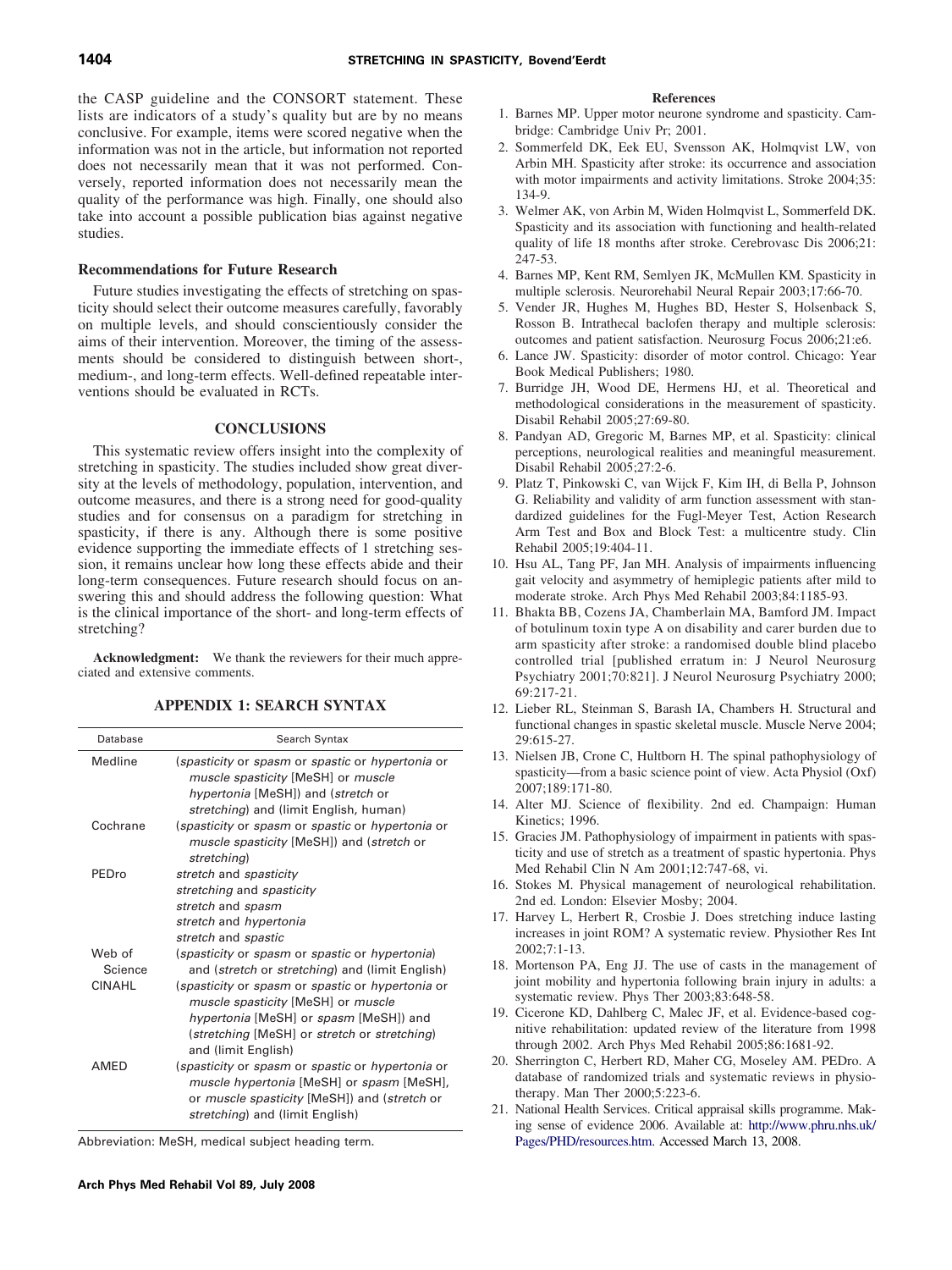- <span id="page-10-0"></span>22. Altman DG, Schulz KF, Moher D, et al. The revised CONSORT statement for reporting randomized trials: explanation and elaboration. Ann Intern Med 2001;134:663-94.
- 23. Ben M, Harvey L, Denis S, et al. Does 12 weeks of regular standing prevent loss of ankle mobility and bone mineral density in people with recent spinal cord injuries? Aust J Physiother 2005;51:251-6.
- 24. Bohannon RW. Tilt table standing for reducing spasticity after spinal cord injury. Arch Phys Med Rehabil 1993;74:1121-2.
- 25. Bohannon RW, Larkin PA. Passive ankle dorsiflexion increases in patients after a regimen of tilt table-wedge board standing. A clinical report. Phys Ther 1985;65:1676-8.
- 26. Kunkel CF, Scremin AM, Eisenberg B, Garcia JF, Roberts S, Martinez S. Effect of "standing" on spasticity, contracture, and osteoporosis in paralyzed males. Arch Phys Med Rehabil 1993; 74:73-8.
- 27. Richardson D. The use of the tilt-table to effect passive tendo-Achilles stretch in a patient with head injury. Physiother Theory Pract 1991;7:45-50.
- 28. Singer BJ, Dunne JW, Singer KP, Jegasothy GM, Allison GT. Non-surgical management of ankle contracture following acquired brain injury. Disabil Rehabil 2004;26:335-45.
- 29. Tsai KH, Yeh CY, Chang HY, Chen JJ. Effects of a single session of prolonged muscle stretch on spastic muscle of stroke patients. Proc Natl Sci Counc Repub China B 2001;25:76-81.
- 30. Wu CL, Huang MH, Lee CL, Liu CW, Lin LJ, Chen CH. Effect on spasticity after performance of dynamic-repeated-passive ankle joint motion exercise in chronic stroke patients. Kaohsiung J Med Sci 2006:22:610-7.
- 31. Chua SG, Kong KH. Complete semimembranosus rupture following therapeutic stretching after a traumatic brain injury. Brain Inj 2006;20:669-72.
- 32. Eng JJ, Levins SM, Townson AF, Mah-Jones D, Bremner J, Huston G. Use of prolonged standing for individuals with spinal cord injuries. Phys Ther 2001;81:1392-9.
- 33. Fleuren JF, Nederhand MJ, Hermens HJ. Influence of posture and muscle length on stretch reflex activity in poststroke patients with spasticity. Arch Phys Med Rehabil 2006;87:981-8.
- 34. Kiser TS, Reese NB, Maresh T, et al. Use of a motorized bicycle exercise trainer to normalize frequency-dependent habituation of the H-reflex in spinal cord injury. J Spinal Cord Med 2005;28: 241-5.
- 35. Nuyens GE, De Weerdt WJ, Spaepen AJ Jr, Kiekens C, Feys HM. Reduction of spastic hypertonia during repeated passive knee movements in stroke patients. Arch Phys Med Rehabil 2002;83: 930-5.
- 36. Schmit BD, Dewald JP, Rymer WZ. Stretch reflex adaptation in elbow flexors during repeated passive movements in unilateral brain-injured patients. Arch Phys Med Rehabil 2000;81:269- 78.
- 37. Singer B, Dunne J, Singer KP, Allison G. Evaluation of triceps surae muscle length and resistance to passive lengthening in patients with acquired brain injury. Clin Biomech (Bristol, Avon) 2002;17:152-61.
- 38. Harvey LA, Byak AJ, Ostrovskaya M, Glinsky J, Katte L, Herbert RD. Randomised trial of the effects of four weeks of daily stretch on extensibility of hamstring muscles in people with spinal cord injuries. Aust J Physiother 2003;49:176-81.
- 39. Turton AJ, Britton E. A pilot randomized controlled trial of a daily muscle stretch regime to prevent contractures in the arm after stroke. Clin Rehabil 2005;19:600-12.
- 40. Bakheit AM, Maynard V, Shaw S. The effects of isotonic and isokinetic muscle stretch on the excitability of the spinal alpha

motor neurones in patients with muscle spasticity. Eur J Neurol 2005;12:719-24.

- 41. Maynard V, Bakheit AM, Shaw S. Comparison of the impact of a single session of isokinetic or isotonic muscle stretch on gait in patients with spastic hemiparesis. Clin Rehabil 2005;19:146-54.
- 42. de Jong LD, Nieuwboer A, Aufdemkampe G. Contracture preventive positioning of the hemiplegic arm in subacute stroke patients: a pilot randomized controlled trial. Clin Rehabil 2006; 20:656-67.
- 43. Harvey LA, Batty J, Crosbie J, Poulter S, Herbert RD. A randomized trial assessing the effects of 4 weeks of daily stretching on ankle mobility in patients with spinal cord injuries. Arch Phys Med Rehabil 2000;81:1340-7.
- 44. Bressel E, McNair PJ. The effect of prolonged static and cyclic stretching on ankle joint stiffness, torque relaxation, and gait in people with stroke. Phys Ther 2002;82:880-7.
- 45. Carey JR. Manual stretch: effect on finger movement control and force control in stroke subjects with spastic extrinsic finger flexor muscles. Arch Phys Med Rehabil 1990;71:888-94.
- 46. Hale LA, Fritz VU, Goodman M. Prolonged static muscle stretch reduces spasticity. S Afr J Physiother 1995;51:3-6.
- 47. Rochester L, Vujnovich A, Newstead D, Williams M. The influence of eccentric contractions and stretch on alpha motoneuron excitability in normal subjects and subjects with spasticity. Electromyogr Clin Neurophysiol 2001;41:171-7.
- 48. Yeh CY, Tsai KH, Chen JJ. Effects of prolonged muscle stretching with constant torque or constant angle on hypertonic calf muscles. Arch Phys Med Rehabil 2005;86:235-41.
- 49. Brar SP, Smith MB, Nelson LM, Franklin GM, Cobble ND. Evaluation of treatment protocols on minimal to moderate spasticity in multiple sclerosis. Arch Phys Med Rehabil 1991;72: 186-9.
- 50. Al-Zamil ZM, Hassan N, Hassan W. Reduction of elbow flexor and extensor spasticity following muscle stretch. J Neurol Rehabil 1995;9:161-5.
- 51. Chung S, Bai Z, Rymer WZ, Zhang LQ. Changes of reflex, non-reflex and torque generation properties of spastic ankle plantar flexors induced by intelligent stretching. Conf Proc IEEE Eng Med Biol Soc 2005;4:3672-5.
- 52. Zhang LQ, Chung SG, Bai Z, et al. Intelligent stretching of ankle joints with contracture/spasticity. IEEE Trans Neural Syst Rehabil Eng 2002;10:149-57.
- 53. Suzuki T, Saitoh E, Tani M, et al. Effect of continued stretching of the affected arm in patients with cerebrovascular diseases by examining H-reflex characteristics. Electromyogr Clin Neurophysiol 2003;43:51-6.
- 54. Hummelsheim H, Münch B, Bütefisch C, Neumann S. Influence of sustained stretch on late muscular responses to magnetic brain stimulation in patients with upper motor neuron lesions. Scand J Rehabil Med 1994;26:3-9.
- 55. Odeen I, Knutsson E. Evaluation of the effects of muscle stretch and weight load in patients with spastic paraplegia. Scand J Rehabil Med 1981;13:117-21.
- 56. Selles RW, Li X, Lin F, Chung SG, Roth EJ, Zhang LQ. Feedback-controlled and programmed stretching of the ankle plantarflexors and dorsiflexors in stroke: effects of a 4-week intervention program. Arch Phys Med Rehabil 2005;86:2330-6.
- 57. Yeh CY, Chen JJ, Tsai KH. Quantitative analysis of ankle hypertonia after prolonged stretch in subjects with stroke. J Neurosci Methods 2004;137:305-14.
- 58. Mattsson E, Brostrom LA, Borg J, Karlsson J. Walking efficiency before and after long-term muscle stretch in patients with spastic paraparesis. Scand J Rehabil Med 1990;22:55-9.
- 59. Odeen I. Reduction of muscular hypertonus by long-term muscle stretch. Scand J Rehabil Med 1981;13:93-9.